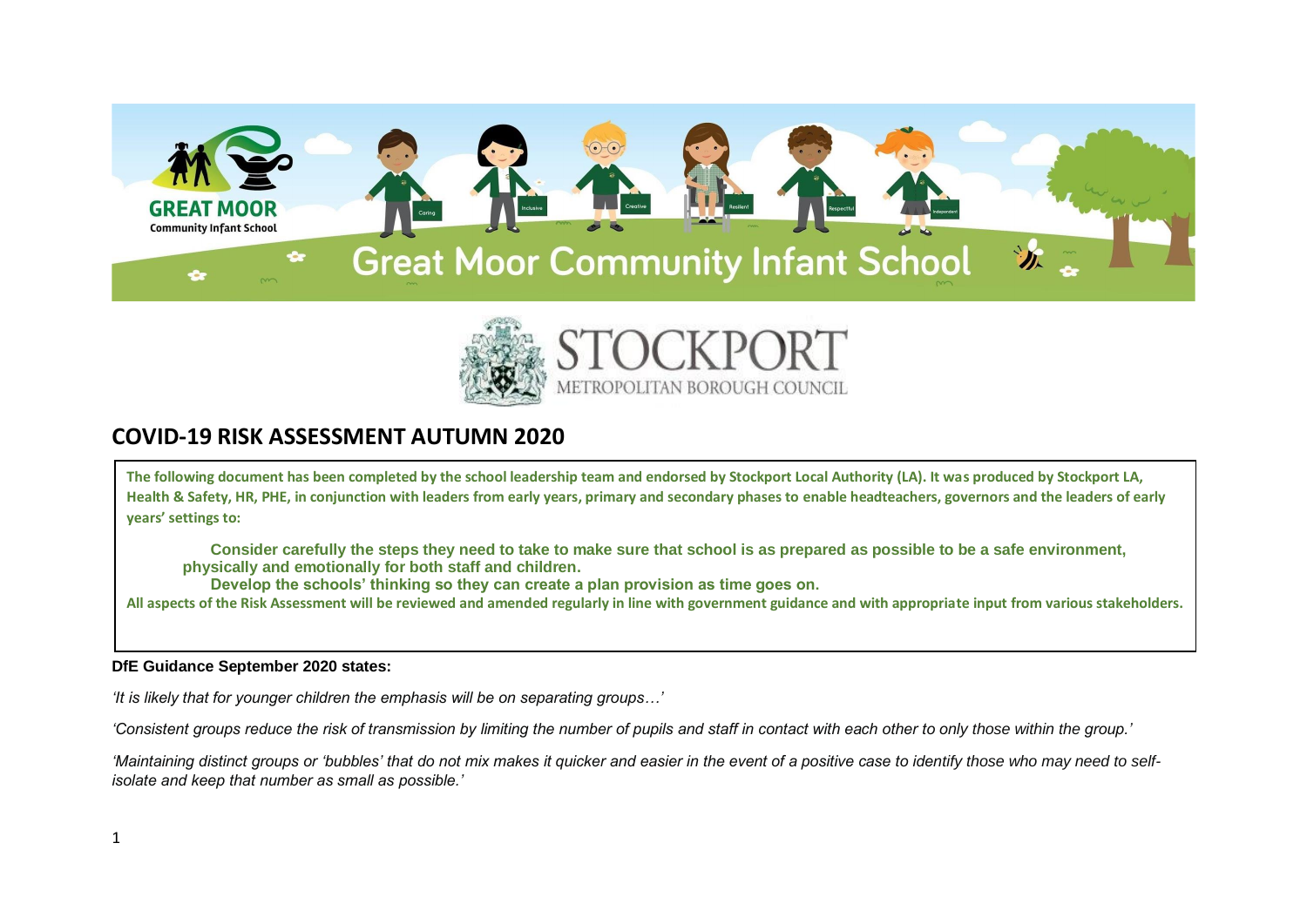| <b>Issue</b>                                                                                                   | Things to consider                                                                                                                                                                                                                                                                                                                                                                                                                                                                                                                                                                                                         | <b>Update for Autumn 2020</b>                                                                                                                                                                                                                                                                                                                                                                                                                                                                                                    |
|----------------------------------------------------------------------------------------------------------------|----------------------------------------------------------------------------------------------------------------------------------------------------------------------------------------------------------------------------------------------------------------------------------------------------------------------------------------------------------------------------------------------------------------------------------------------------------------------------------------------------------------------------------------------------------------------------------------------------------------------------|----------------------------------------------------------------------------------------------------------------------------------------------------------------------------------------------------------------------------------------------------------------------------------------------------------------------------------------------------------------------------------------------------------------------------------------------------------------------------------------------------------------------------------|
| Staffing needed to meet<br>requirement for 'class<br>size'/year group<br>Bubbles dependent upon<br>the setting | How many teaching assistants (TAs) work in school?<br>How many teachers are available to work in school?<br>How many staff work/ support at midday?<br>How many staff will you need to continue to support the<br>vulnerable children?<br>How many SEND children will require 1:1 support?<br>How many staff will need to be involved in the on-going<br>cleaning during the day, whilst children are working?<br>How many staff will need to be available to continue to<br>contact non-attending vulnerable children?<br>Would you need additional staff to help children maintain<br>the handwashing routines required? | <b>Staffing:</b><br>Support staff available = 1 HLTA, 12 TAs varying hours<br>Teachers available = 12 (10 f/t equivalent)<br>Leadership in school = $4$<br>2 members of leadership team to be in school all the time<br>Midday assistants/TA support at midday $-16$<br>No additional staff will be contracted to meet considerations<br><b>Outcomes of Individual Risk Assessments (IRA):</b><br>• All staff in school have updated individual risk assessment in<br>relation to health<br><b>IRA to be updated half termly</b> |
|                                                                                                                |                                                                                                                                                                                                                                                                                                                                                                                                                                                                                                                                                                                                                            | <b>Supporting children at home:</b><br>• Google Classroom - development of this is being led by<br><b>Computing leads in school</b><br><b>Bug Club, Purple Mash, 2Simple</b><br>Learning Packs - for each year group for families unable to<br>access remote learning<br>School to request that parents inform them regarding access<br>to remote learning                                                                                                                                                                       |
|                                                                                                                |                                                                                                                                                                                                                                                                                                                                                                                                                                                                                                                                                                                                                            | <b>SEND support in school:</b><br><b>Support organised within TA staffing</b><br>SENDco and HT to continue to support vulnerable families                                                                                                                                                                                                                                                                                                                                                                                        |
|                                                                                                                |                                                                                                                                                                                                                                                                                                                                                                                                                                                                                                                                                                                                                            | <b>Site management and cleaning:</b><br>Hours will be the same - Caretaker 37<br>Cleaner $x$ 2 = 20 hours,                                                                                                                                                                                                                                                                                                                                                                                                                       |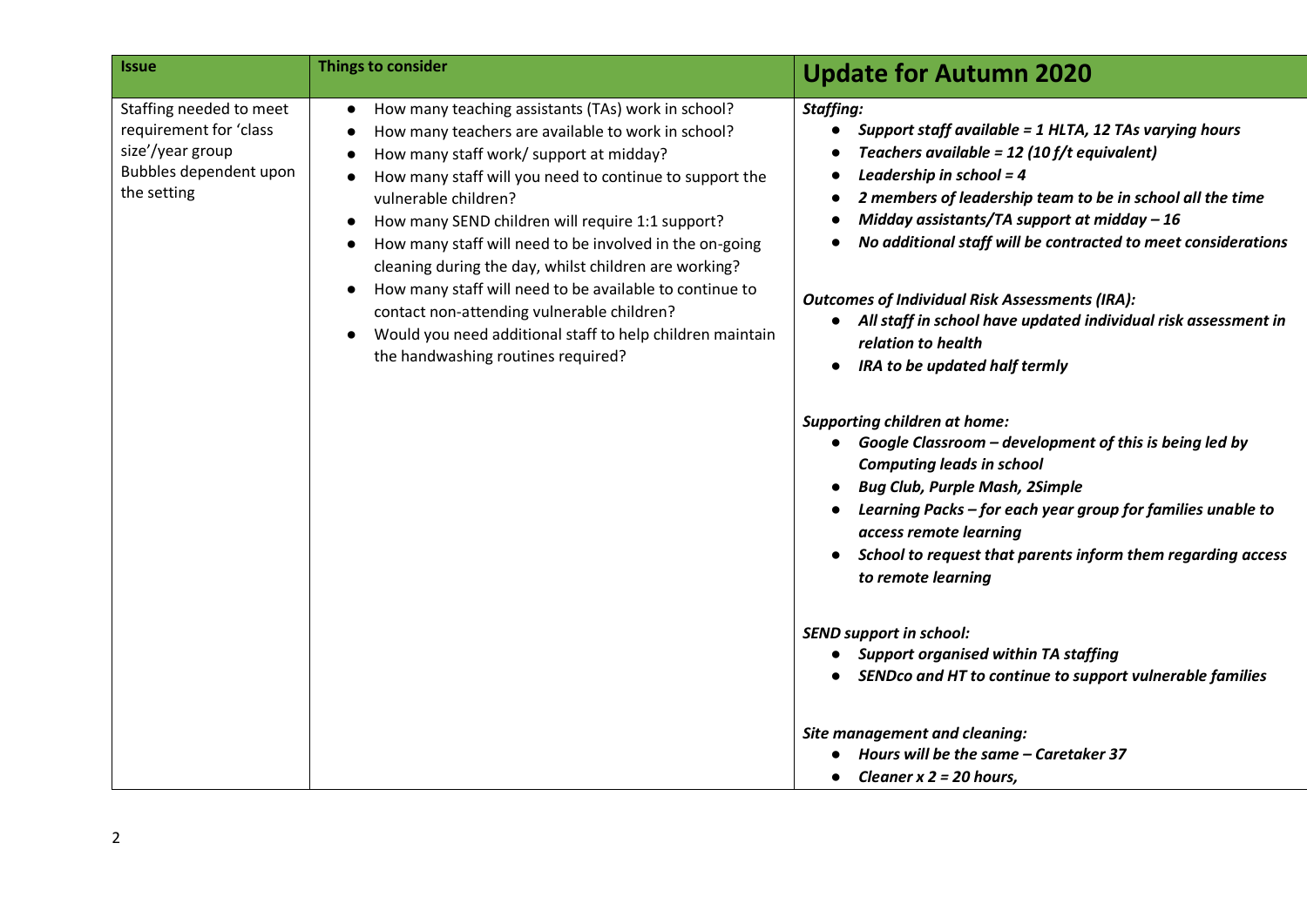|  | <b>School Business Manager to seek advice regarding potential</b><br>$\bullet$<br>backup should caretaker or cleaner become sick<br>Teachers, TAs and MDAs are undertaking cleaning duties<br>during and at the end of sessions within class 'bubbles'<br>MDA to wipe down tables prior to lunch<br>$\bullet$<br>All staff will be trained and alerted to ongoing cleaning<br>requirements in order that risks can be minimised                                          |
|--|--------------------------------------------------------------------------------------------------------------------------------------------------------------------------------------------------------------------------------------------------------------------------------------------------------------------------------------------------------------------------------------------------------------------------------------------------------------------------|
|  | <b>Contacting families at home:</b><br>HT and SENDco will remain key contacts for non-attending vulnerable<br>children                                                                                                                                                                                                                                                                                                                                                   |
|  | <b>Hand cleaning routines:</b><br>Teacher and TAs will direct children to wash / sanitise on<br>arrival, after playtime<br>Wash/ sanitise prior to lunchtime, in classroom or after using<br>toilet<br>Explore wider use of sanitiser for children and staff<br>All children to watch videos of excellent handwashing practice<br>School assembly to demonstrate handwashing (in classroom)<br>New rules to include good, regular handwashing and<br>respiratory hygiene |
|  | <b>Home/Remote Learning:</b><br>Lead by HT, Computing Lead, subject leaders and Senior<br>$\bullet$<br>Leader - separate Action Plan to be shared in September<br>All staff continuing to attend training regarding Google<br>Classroom<br>Move towards Google Meet being used for interventions                                                                                                                                                                         |
|  | <b>Children attending:</b><br>• All KS1 children will be attending school from Wednesday $2^{nd}$<br>September 2020                                                                                                                                                                                                                                                                                                                                                      |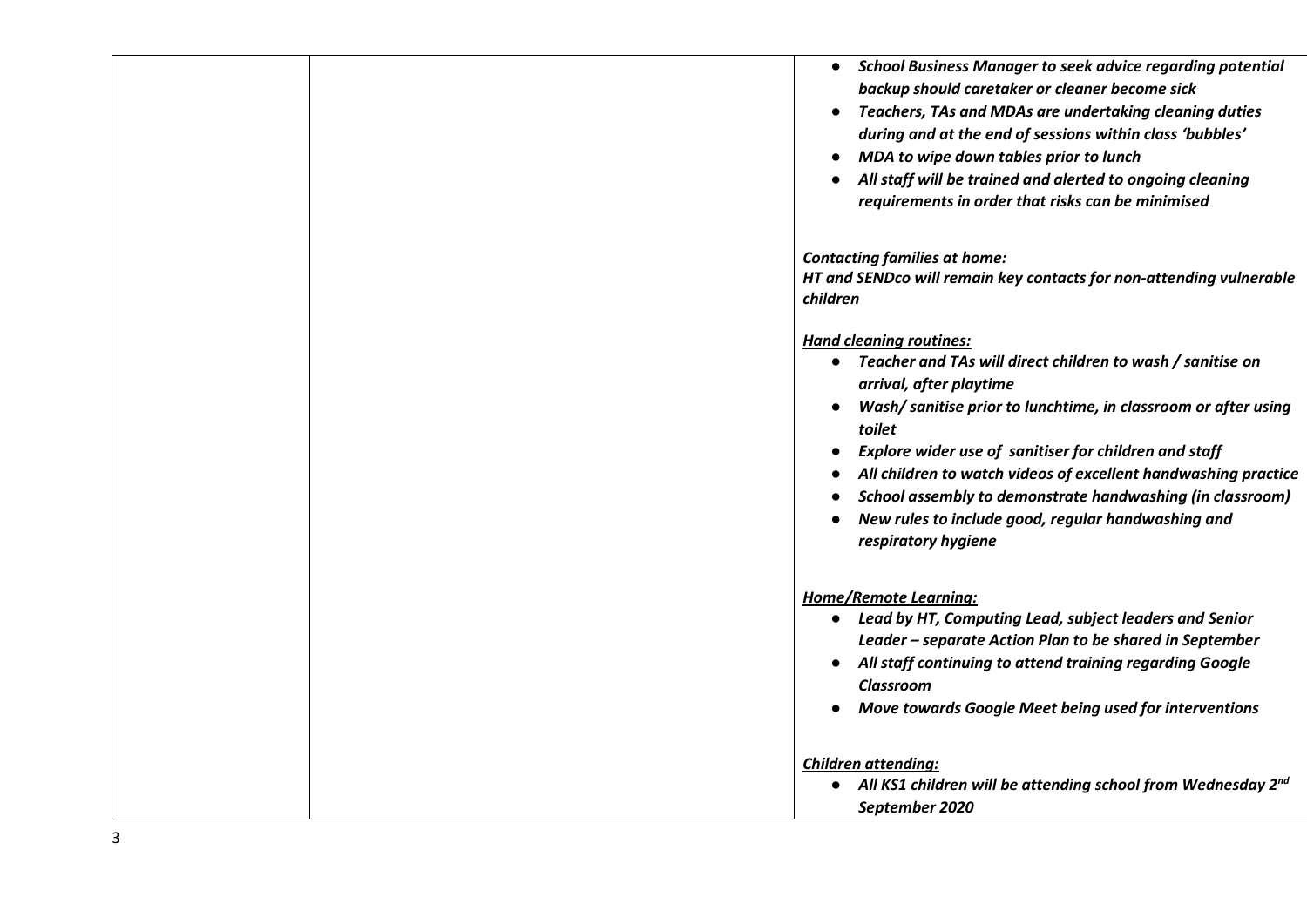|                                                                                                           | Wednesday 2 <sup>nd</sup> Rec staff will be available to support in Year 1<br>Nursery children - stay and play week 1<br>Reception - Thursday $3^{rd}$ until Tuesday $8^{th}$ September - Stay<br>and Play sessions<br>Week of half days to follow then full time from 16 <sup>th</sup> September<br>$\bullet$                                                                                                                                                          |
|-----------------------------------------------------------------------------------------------------------|-------------------------------------------------------------------------------------------------------------------------------------------------------------------------------------------------------------------------------------------------------------------------------------------------------------------------------------------------------------------------------------------------------------------------------------------------------------------------|
| How will you ensure that working arrangements for staff<br>are fair and acceptable to the staff involved? | Ongoing consultation is key with all staff regarding the re-opening of<br>school arrangements.<br>2 training/support meetings prior to re-opening<br>Staff will be undertaking normal contracted hours.<br>Staff health, safety and well-being will be continuously reassessed<br>through the risk assessment.<br>Leadership to meet regularly with individual staff to ascertain that<br>school systems are working well.<br>Well-being checks with staff to continue. |
| How will you cover staff absence to meet the obligations<br>$\bullet$<br>you have set out for parents     | <b>Staff absence:</b><br>1 supply teacher works regularly within school - has attended<br>$\bullet$<br>all training<br>1 part time teacher at school completing additional hours as<br>necessary<br>1 is available to work most days in school and is not currently<br>working at any other school<br>1 HLTA works within school full time                                                                                                                              |
| Is this group of vulnerable children likely to increase -<br>what do you need to do to find out?          | School to:<br>Send a 'Change in Circumstances' letter in September, January<br>$\bullet$<br>and May<br>Children who have not accessed remote education/learning in the<br>Summer term:<br>Families of these children to receive a telephone call prior to<br>summer<br>Teachers to assess on return in September with emphasis on<br>basic skills                                                                                                                       |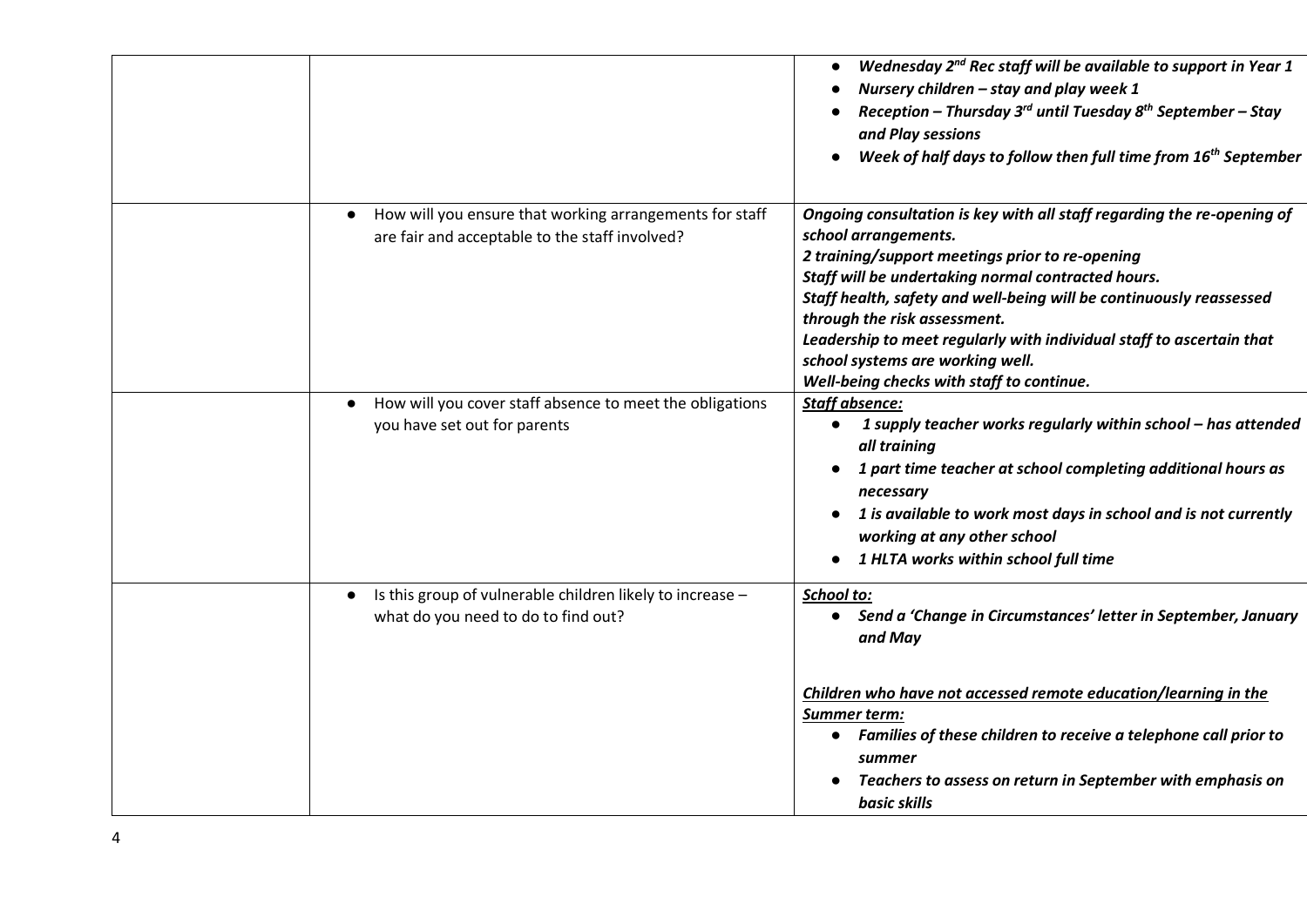|                            |                                                                                                                                                                                                                                                                | Staff to consider best support - interventions and small group<br>$\bullet$<br>work<br>Use of Google Classroom to continue to support additional<br>home learning once children are all in school<br>Parents evening to be earlier - 'Early Engagement' subject to<br>assessment                                                                                                                                                                                                                                                                                                                                                                                                                                |
|----------------------------|----------------------------------------------------------------------------------------------------------------------------------------------------------------------------------------------------------------------------------------------------------------|-----------------------------------------------------------------------------------------------------------------------------------------------------------------------------------------------------------------------------------------------------------------------------------------------------------------------------------------------------------------------------------------------------------------------------------------------------------------------------------------------------------------------------------------------------------------------------------------------------------------------------------------------------------------------------------------------------------------|
| Classroom<br>accommodation | How much space will the 'vulnerable/key worker' children<br>$\bullet$<br>need within school?<br>How can we accommodate groups of up to 28 children in<br>classrooms in the safest possible way considering GOV.UK,<br>avoiding potential risk of transmission? | <b>Organisation of KS1 classrooms:</b><br>In line with GOV.UK Guidance, 'how contacts are reduced will depend<br>on the schools circumstances and will (as much as possible) include:<br>Grouping children together in class bubbles<br>Avoiding contact between groups<br>Arranging classrooms with forward facing desks<br>Staff maintaining distance from pupils and other staff<br>All children to be provided with storage - key resources<br>including pencils, rulers, crayons, colouring pencils<br>Windows to be left open where possible<br>All children personal resource pack to be left on tables and end<br>of day to enable floor to be cleaned<br>Tables to be sanitised before and after lunch |
| Accommodation for staff    | How many additional rooms will be required to provide:<br>Staff room facilities for staff where they can socially<br>distance?<br>Staff to be able to access PPE if necessary?                                                                                 | <b>Staffroom/Work Area</b><br>No more than 6 members of staff in the staff room<br>Windows to be open for ventilation<br>Staff to ensure that they are socially distancing from one<br>another<br>Computers availble for staff use - staff to ensure that<br>equipment is wiped with sanitiser before and after usage<br><b>Office</b><br>No more than 4 people in the office<br>Please knock and wait to be assisted before entering<br>Observe social distancing - imperative<br>$\bullet$                                                                                                                                                                                                                    |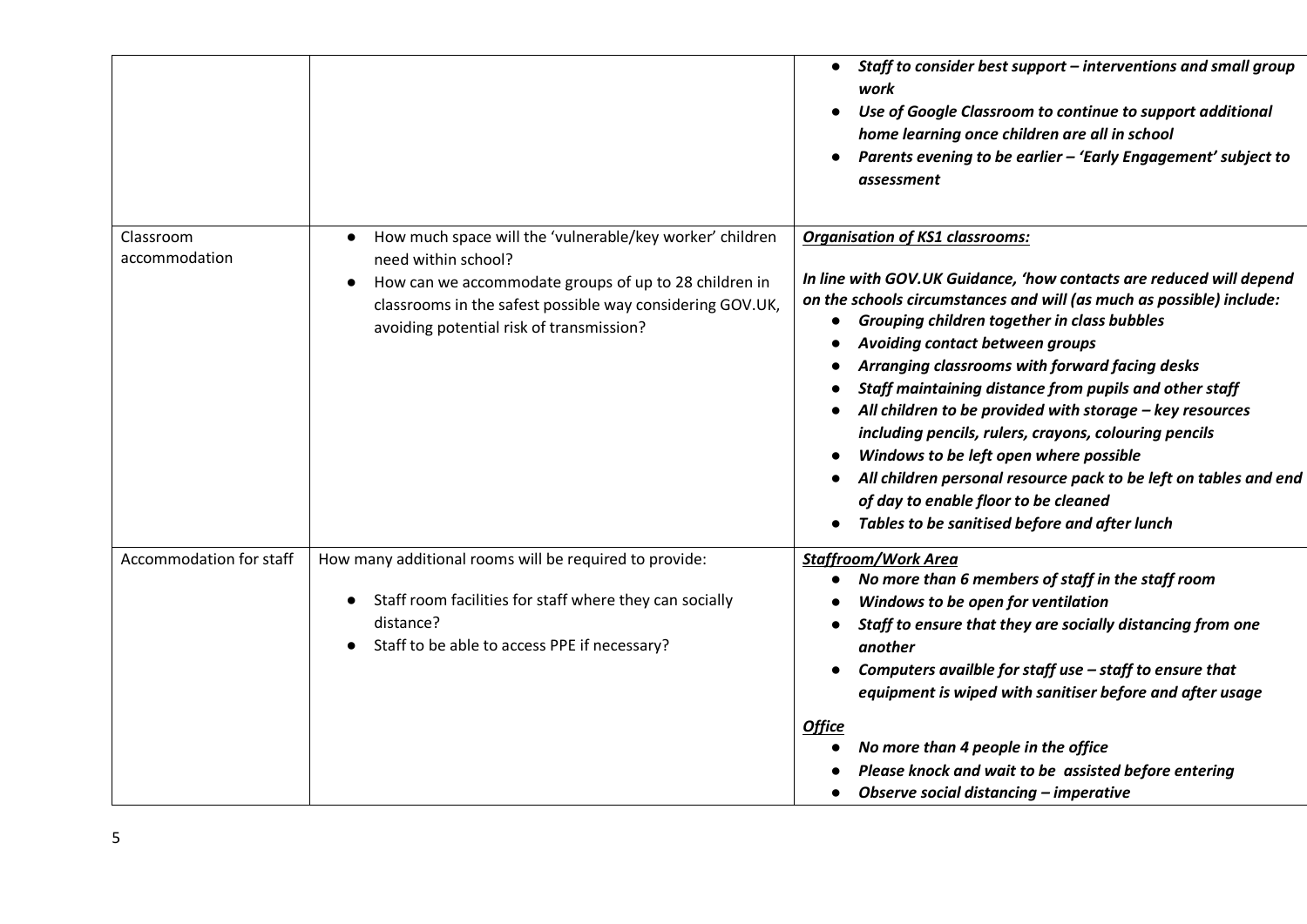|                     |                                                                                                                                                                                                                                                                                                                      | Phone and equipment to be cleaned before and after use                                                                                                                                                                                                                                                                                                                                                                   |
|---------------------|----------------------------------------------------------------------------------------------------------------------------------------------------------------------------------------------------------------------------------------------------------------------------------------------------------------------|--------------------------------------------------------------------------------------------------------------------------------------------------------------------------------------------------------------------------------------------------------------------------------------------------------------------------------------------------------------------------------------------------------------------------|
|                     |                                                                                                                                                                                                                                                                                                                      | <b>SERI Room/Comfort Area</b><br>• The SERI room will create a small space (big enough for no<br>more than 2) enabling member of staff to have time alone or<br>with a colleague at break or lunch time providing support if<br>required<br>SERI room to be used for intervention during morning or<br>afternoon                                                                                                         |
|                     |                                                                                                                                                                                                                                                                                                                      | <b>PPE</b><br>PPE is available for usage<br><b>Stored in First Aid and Isolation Room</b><br>Aprons, gloves and masks will be in each class room in case a<br>child is poorly/has a toileting accident<br>GOV.UK guidance states that staff are not required to wear<br><b>PPE</b> at other times<br>Staff may wear visor to be in order that they can work nearer<br>to the children when assessing individuals/reading |
| Other accommodation | Have you an isolation room that has good ventilation and<br>access to a sink for the use of anyone who becomes<br>symptomatic prior to them going home?<br>Will you need to use any classrooms to store equipment<br>that has been removed from teaching spaces to enable<br>children to operate at a safe distance? | <b>First Aid:</b><br>• Usual first aid issues to be dealt with in at the bottom end of<br>the library<br>All first aid equipment to be in a portable box $-$ stored in the<br>first aid room and taken into library as required<br>Minor First Aid to be dealt with outside to reduce movement<br>in school                                                                                                              |
|                     |                                                                                                                                                                                                                                                                                                                      | In line with GOV.UK requirements, 'a room behind a closed door,<br>window open for ventilation', the Isolation room:<br>• Meeting room will be allocated room for children who are<br>symptomatic<br><b>Poster on door clearly listing symptoms</b>                                                                                                                                                                      |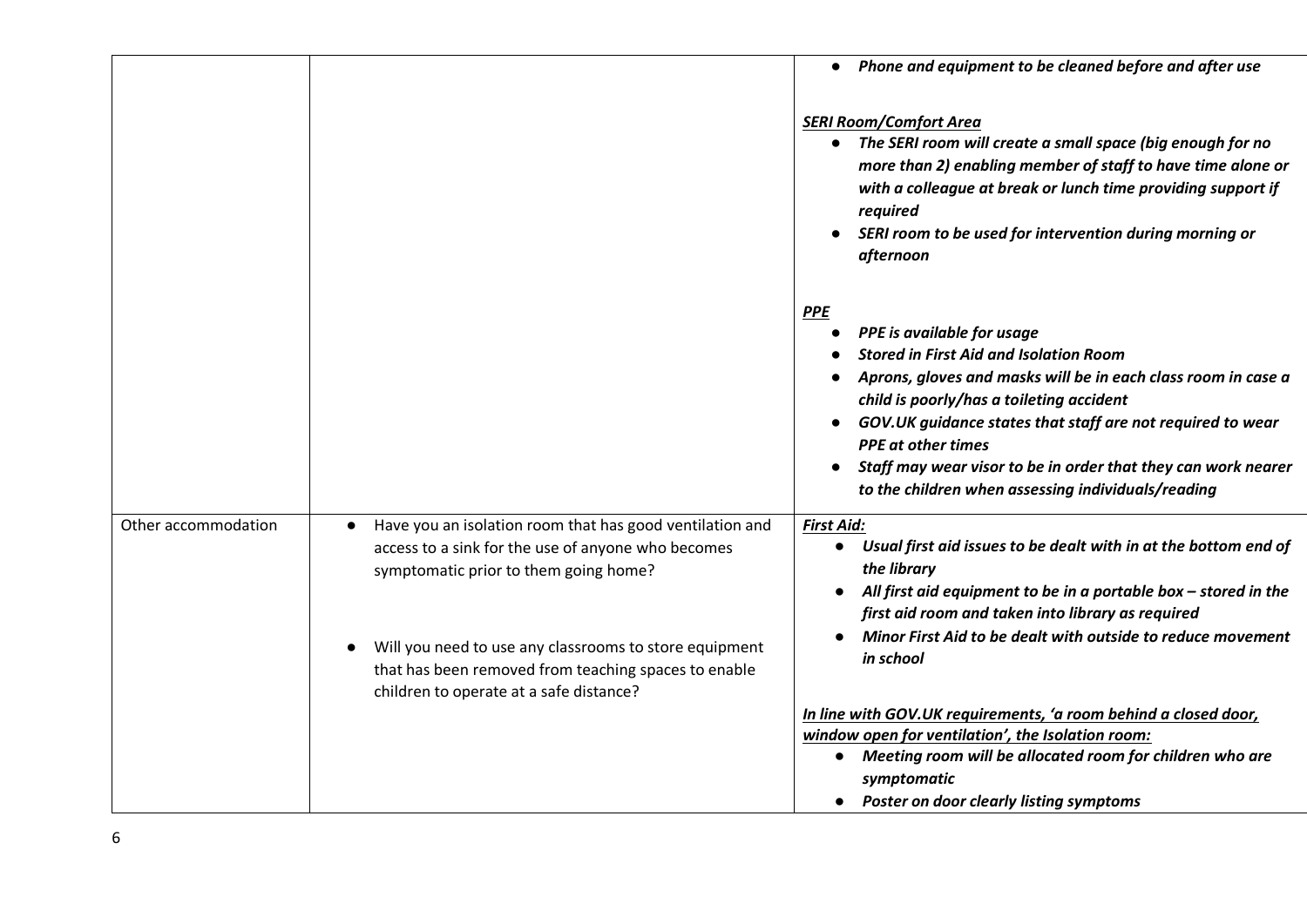|  | This will ensure that there is a large space, light and airy,<br>$\bullet$<br>water available from first aid room<br>Child to sit at table on plastic chair<br>Door to be closed with staff member waiting outside unless<br>child is distressed or presenting as very ill<br>All soft chairs to be removed<br>PPE equipment available in isolation AND first aid including<br>gloves, aprons, masks and visors<br>Any used PPE equipment to be double bagged after use and<br>put into lidded bin<br>Red marker is on the door to indicate that the room has been<br>used and must not be accessed<br>Should a child from the isolation room need to go to the toilet<br>- use the male toilet at the end of the library - this would<br>then be closed until it had been deep cleaned |
|--|-----------------------------------------------------------------------------------------------------------------------------------------------------------------------------------------------------------------------------------------------------------------------------------------------------------------------------------------------------------------------------------------------------------------------------------------------------------------------------------------------------------------------------------------------------------------------------------------------------------------------------------------------------------------------------------------------------------------------------------------------------------------------------------------|
|  |                                                                                                                                                                                                                                                                                                                                                                                                                                                                                                                                                                                                                                                                                                                                                                                         |
|  | Equipment:                                                                                                                                                                                                                                                                                                                                                                                                                                                                                                                                                                                                                                                                                                                                                                              |
|  | • Any equipment removed from classrooms to be stored at the<br>back of the hall                                                                                                                                                                                                                                                                                                                                                                                                                                                                                                                                                                                                                                                                                                         |
|  |                                                                                                                                                                                                                                                                                                                                                                                                                                                                                                                                                                                                                                                                                                                                                                                         |
|  | <b>Toileting for children:</b>                                                                                                                                                                                                                                                                                                                                                                                                                                                                                                                                                                                                                                                                                                                                                          |
|  | • All children able to access all toilets (in line with GOV.UK<br>guidance, no 'group allocated' toilets)                                                                                                                                                                                                                                                                                                                                                                                                                                                                                                                                                                                                                                                                               |
|  | Toilets to be cleaned additionally at lunchtime prior to                                                                                                                                                                                                                                                                                                                                                                                                                                                                                                                                                                                                                                                                                                                                |
|  | children getting ready to have lunch                                                                                                                                                                                                                                                                                                                                                                                                                                                                                                                                                                                                                                                                                                                                                    |
|  | Should a toilet need deep cleaning during the course of the<br>morning or the afternoon, the individual cubicle would be                                                                                                                                                                                                                                                                                                                                                                                                                                                                                                                                                                                                                                                                |
|  | locked up until a cleaner/caretaker arrived on site                                                                                                                                                                                                                                                                                                                                                                                                                                                                                                                                                                                                                                                                                                                                     |
|  | Teachers to limit number of children going to the toilet during                                                                                                                                                                                                                                                                                                                                                                                                                                                                                                                                                                                                                                                                                                                         |
|  | lesson time reducing the number of children able to access the                                                                                                                                                                                                                                                                                                                                                                                                                                                                                                                                                                                                                                                                                                                          |
|  |                                                                                                                                                                                                                                                                                                                                                                                                                                                                                                                                                                                                                                                                                                                                                                                         |
|  | toilet unaccompanied (one girl and one boy per class)                                                                                                                                                                                                                                                                                                                                                                                                                                                                                                                                                                                                                                                                                                                                   |

**Operational considerations prior to the re-opening of school**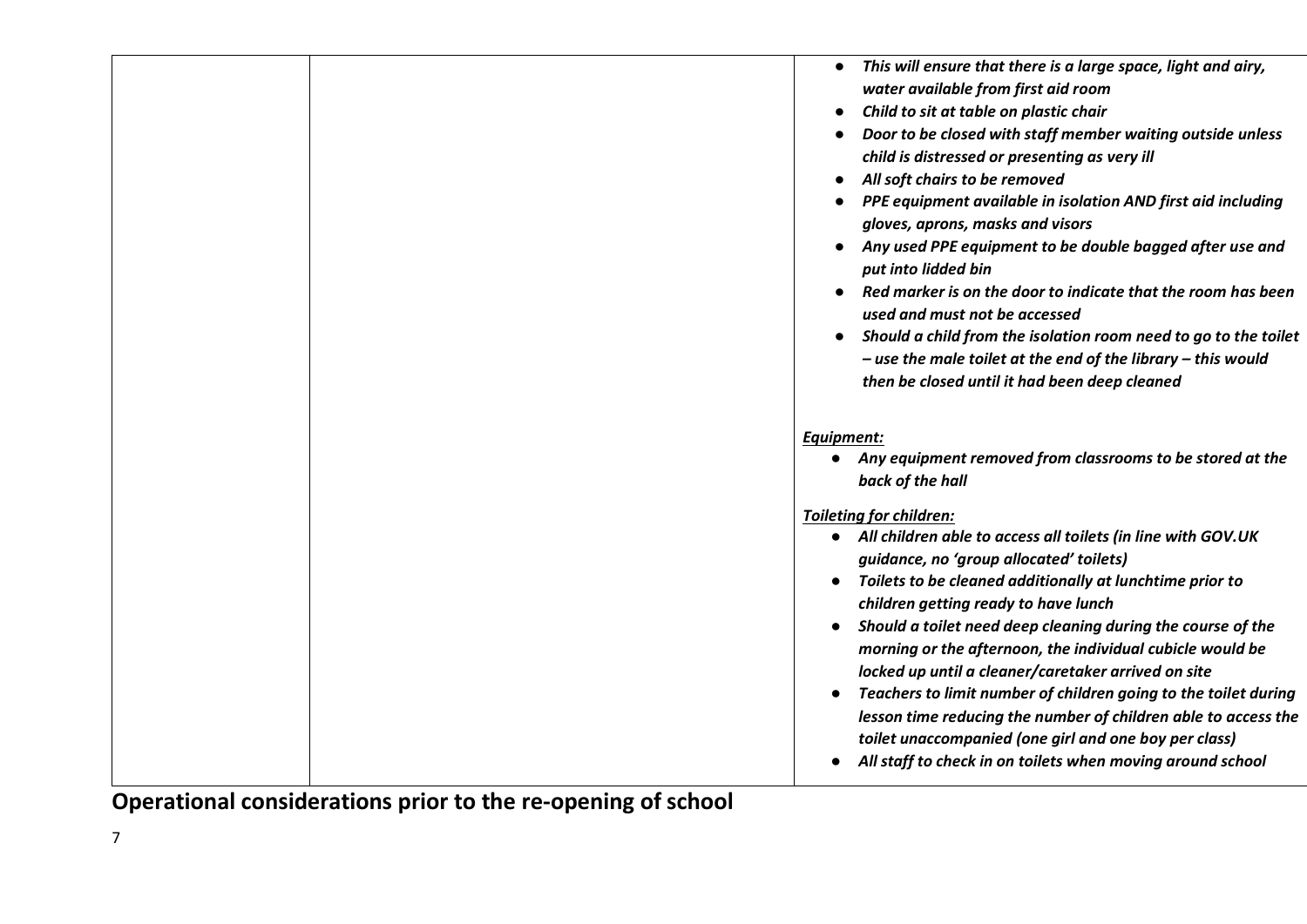| <b>Issue</b> | Things to consider                                                                                                                                                                                                                | Actions we have decided to take                                                                                                                                                                                                                                                                                                                                                                                                                                                                                                                                                                                                                                                                                                           | <b>Guidance / Reasons</b>                                                                                                                                                                                                                                                                                                                                                                                                                                                                                                             |
|--------------|-----------------------------------------------------------------------------------------------------------------------------------------------------------------------------------------------------------------------------------|-------------------------------------------------------------------------------------------------------------------------------------------------------------------------------------------------------------------------------------------------------------------------------------------------------------------------------------------------------------------------------------------------------------------------------------------------------------------------------------------------------------------------------------------------------------------------------------------------------------------------------------------------------------------------------------------------------------------------------------------|---------------------------------------------------------------------------------------------------------------------------------------------------------------------------------------------------------------------------------------------------------------------------------------------------------------------------------------------------------------------------------------------------------------------------------------------------------------------------------------------------------------------------------------|
| Dress code   | Dress code<br>Can children wear uniform?<br>Do staff need to wear casual clothing?                                                                                                                                                | <b>Dress Code:</b><br><b>Staff to wear smart/casual</b><br>$\bullet$<br>comfortable clothing<br><b>Children to wear full school</b><br>$\bullet$<br>uniform, sensible school shoes and<br>warm water coat - all named<br>Children to wear PE kit to school<br>on days that PE is being taught -<br>no jewellery, hair tied up where<br>appropriate                                                                                                                                                                                                                                                                                                                                                                                        | <b>GOV.UK Guidance states;</b><br>'all schools to return to their usual uniform policies'<br>'uniform can play a valuable role in contributing to the<br>ethos of a school, and setting an appropriate tone'<br><b>Regarding PE, GOV.UK Guidance states;</b><br>'paying scrupulous attention to cleaning and hygiene'                                                                                                                                                                                                                 |
| PPE          | How many children do we have<br>returning where PPE would be<br>needed?<br>How many additional sets might we<br>need for children if they become<br>symptomatic?<br>How often do we need to re-order?<br>Where will it come from? | <b>GMCIS response:</b><br><b>Ensure that school staff have a</b><br>clear, shared understanding of<br>what PPE is required<br>PPE will be available in each<br>classroom, Isolation room and<br><b>First Aid room</b><br>PPE will be available and used<br>appropriately by staff when<br>dealing with ALL first aid issues<br>Stock will be monitored weekly<br>$\bullet$<br>and reordered well in advance -<br><b>SBM</b> to action<br>There are no children returning for<br>whom PPE will be required as a<br>matter of course or as part of a<br><b>Care Plan</b><br><b>SENDco to continue to liaise with</b><br>parents and individual staff<br>regarding children identified as<br>requiring support where PPE may<br>be necessary | <b>GOV.UK Guidance states;</b><br>'PPE where appropriate'<br>'where an individual child becomes ill with coronavirus<br>symptoms and only then if a distance of 2 metres<br>cannot be maintained'<br>'where a child already has routine intimate care needs<br>that involve the use of PPE'<br>'in primary schools where social distancing is not<br>possible in areas outside classrooms headteachers<br>will have the discretion to decide whether to ask staff<br>or visitors to wear, or agree to them wearing face<br>coverings' |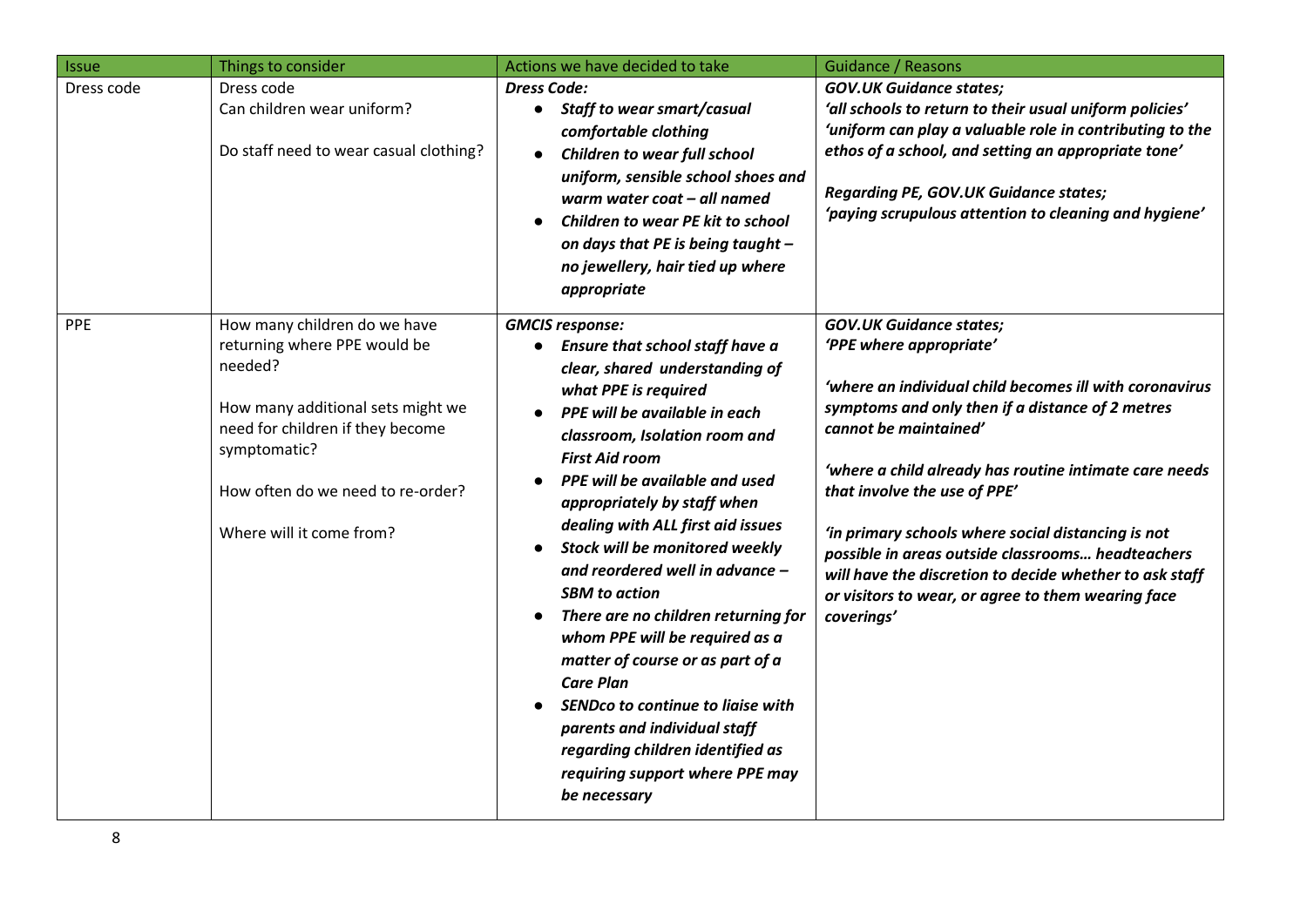|                          | Providing appropriate training for staff<br>to use the equipment well                 | <b>First Aider to support all staff</b><br>$\bullet$<br>where required regarding usage of<br><b>PPE</b>                                                                                                                                                                                                                                                                                                                                                                                                                                                                                                                                                                      |                                                                                                                                                                                                  |
|--------------------------|---------------------------------------------------------------------------------------|------------------------------------------------------------------------------------------------------------------------------------------------------------------------------------------------------------------------------------------------------------------------------------------------------------------------------------------------------------------------------------------------------------------------------------------------------------------------------------------------------------------------------------------------------------------------------------------------------------------------------------------------------------------------------|--------------------------------------------------------------------------------------------------------------------------------------------------------------------------------------------------|
|                          | Consider the extent to which PPE may<br>be needed by site/cleaning/catering<br>staff? | In circumstances where there is<br>$\bullet$<br>suspected case of COVID19 the<br>room will be sealed and deep<br>cleaned, advice sought from the<br>LA regarding a confirmed case<br>Caretaker and cleaners to wear<br>appropriate PPE when cleaning<br>All staff to wear gloves when<br>wiping surfaces in classrooms                                                                                                                                                                                                                                                                                                                                                       | <b>GOV.UK Guidance states;</b><br>'PPE is only needed in a very small number of cases,'<br>GMCIS staff have requested visors for use in in 1:1<br>situations and running of intervention groups. |
| <b>Social Distancing</b> | What training will be put in place for<br>staff?                                      | <b>INSET:</b><br><b>Training and preparation days Monday</b><br>27 <sup>th</sup> July and Tuesday 2 <sup>nd</sup> September<br>respecting:<br>Social distance rule for adults -<br>$\bullet$<br>distancing from other adults<br><b>Repertory hygiene</b><br><b>Regular, thorough handwashing</b><br><b>PPE</b><br>$\bullet$<br>Wiping table tops/equipment<br>Toilets - to be cleaned thoroughly<br>twice a day<br>Soap checked daily - staff to<br>inform caretaker should any<br>dispensers be low<br>All staff to respect/support each<br>other, knock on doors, stay alert<br>to numbers of people in areas of<br>school, maintain distance when<br>moving around school | Training delivered to and revisited by all staff that are<br>working on site.<br>Staff provided with regular updates on all issues<br>identified.                                                |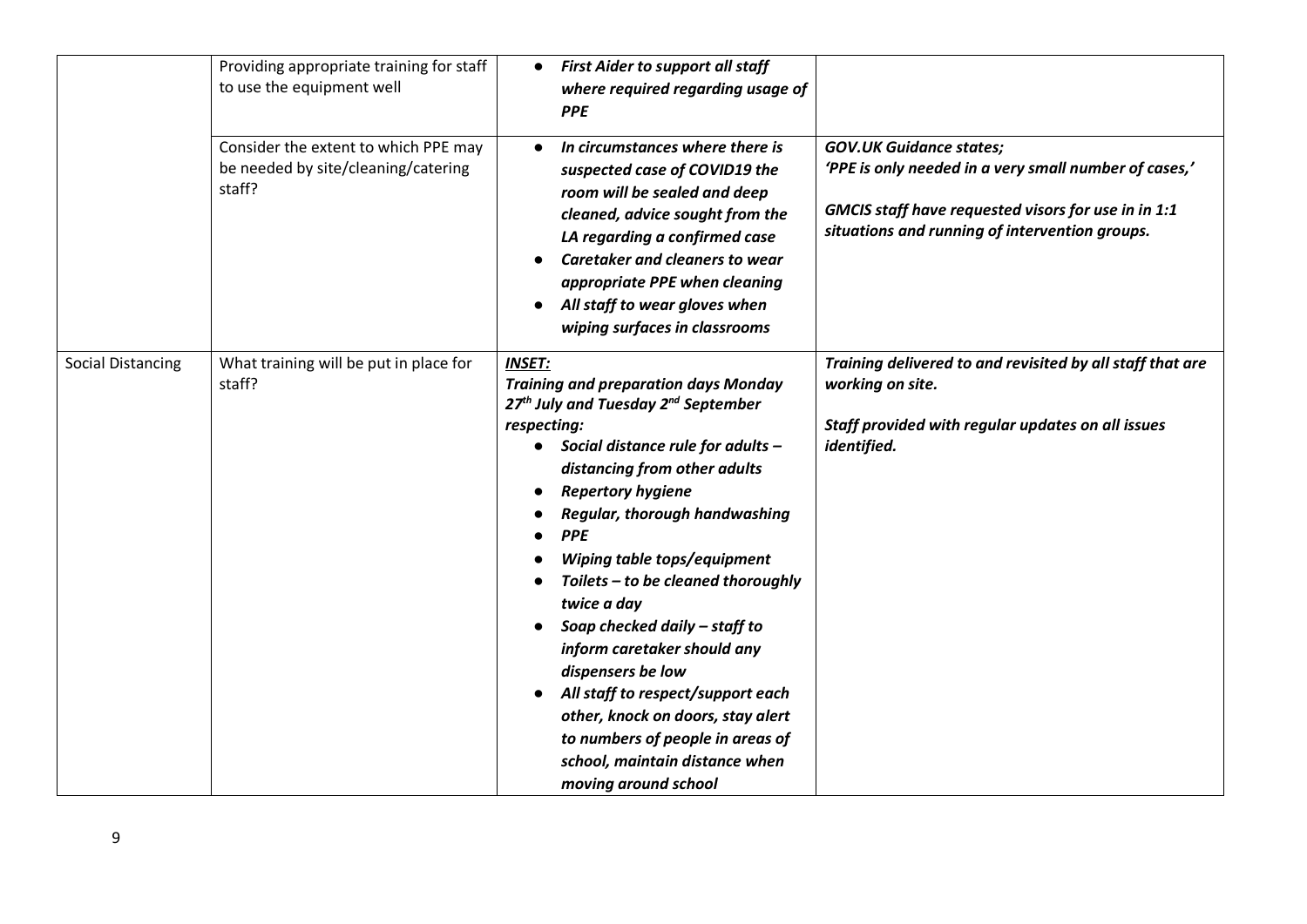|                                                                                                                                                             | <b>Behaviour Policy - share new rules</b><br>$\bullet$<br>relating to hygiene and<br>handwashing<br>Each class/group to have own box<br>playground equipment<br>All to feel comfortable to<br>$\bullet$<br>challenge parents, children and<br>colleagues regarding social<br>distancing<br>Staff to read/focus on risk<br>assessment<br><b>Share DfE guidance</b><br><b>Around school:</b><br><b>Wall signage</b><br><b>Floor markings</b><br>Labels around school<br><b>Behaviour posters</b><br><b>Compliance with Track and Trace</b> |                                                                                                                                                                           |
|-------------------------------------------------------------------------------------------------------------------------------------------------------------|------------------------------------------------------------------------------------------------------------------------------------------------------------------------------------------------------------------------------------------------------------------------------------------------------------------------------------------------------------------------------------------------------------------------------------------------------------------------------------------------------------------------------------------|---------------------------------------------------------------------------------------------------------------------------------------------------------------------------|
| What response will be used if<br>parents/carers don't follow social<br>distancing advice?<br>Consider what responses are<br>appropriate for students/pupils | Should parents not follow social<br>distancing advice:<br>Staff on meet and greet to politely<br>$\bullet$<br>remind parents to remain<br>distanced from one another<br>Staff to report concerns to the<br>office - emails sent<br><b>Generic text messaging to parents</b><br>$\bullet$<br>will be used remind parents about<br>social distancing, one person drop<br>offs - can be used to remind and<br>thank people for doing this<br>Website will be used to remind<br>parents                                                      | Regular weekly update email to parents to remain an<br>ongoing feature.<br><b>Relaunch of Google Classrooms.</b><br>All information to be posted on Facebook and website. |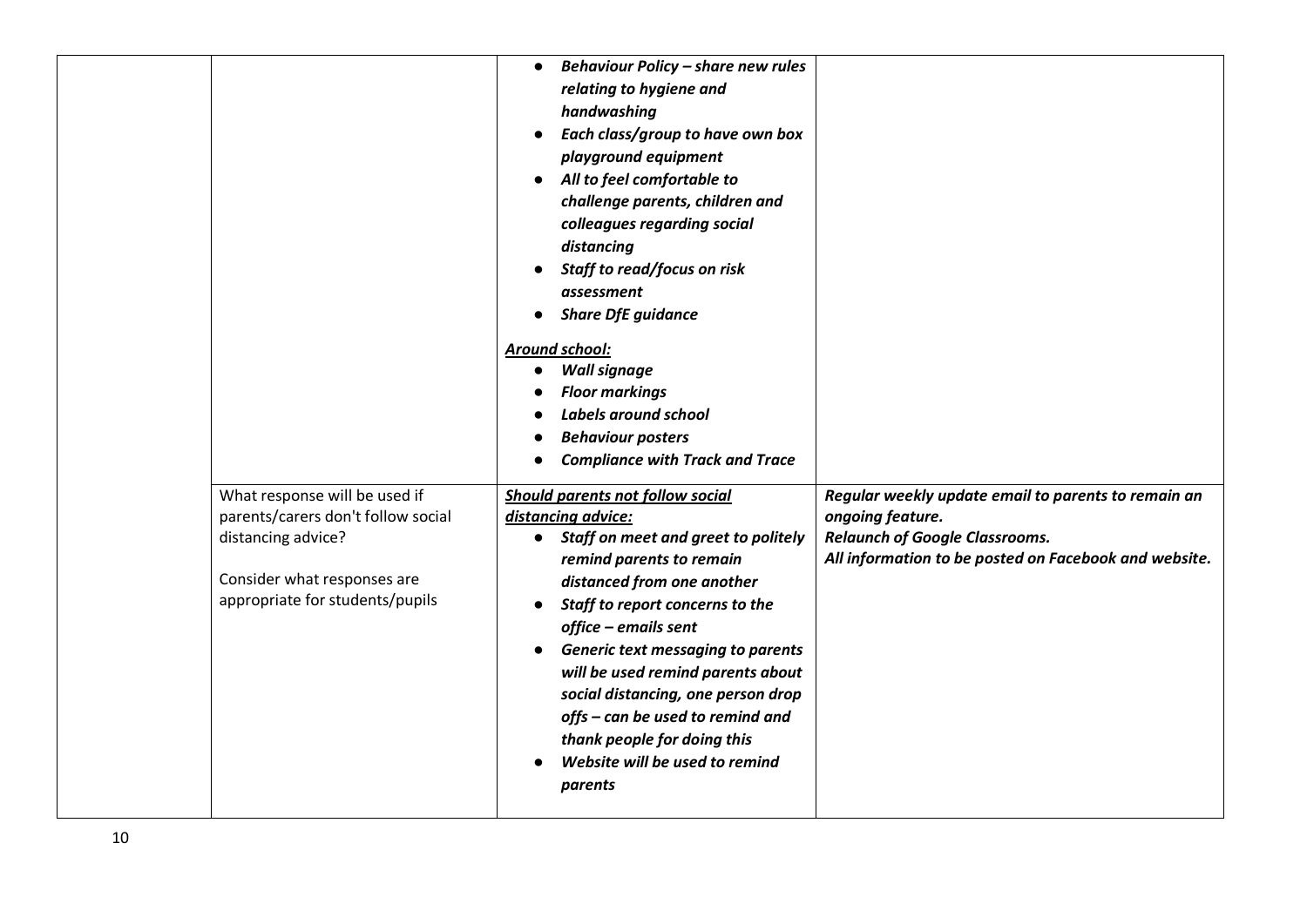|                                                                                                                                     | Children:<br>• High levels of staffing throughout<br>the day<br><b>Reminders daily</b><br>$\bullet$<br>Signage that is age appropriate<br>$\bullet$                                                                                                                                                                                                                                   |  |
|-------------------------------------------------------------------------------------------------------------------------------------|---------------------------------------------------------------------------------------------------------------------------------------------------------------------------------------------------------------------------------------------------------------------------------------------------------------------------------------------------------------------------------------|--|
| How will you ensure that social<br>distancing can be maintained for the<br>adults in school especially in the<br>staffroom/toilets? | <b>Staffroom/Work Area:</b><br>No more than 6 members of staff<br>$\bullet$<br>Social distancing to be maintained<br>$\bullet$<br>at all times<br>Windows to be open for<br>ventilation                                                                                                                                                                                               |  |
|                                                                                                                                     | Office:<br>HTs office $-2$ members of staff,<br>$\bullet$<br>one at each end of the workbench<br>or one on the workbench and one<br>on low chair, windows open for<br>ventilation<br>SBMs desk, desk facing up the<br>$\bullet$<br>corridor and admin desk facing<br>external window can be occupied<br>Internal doors and all windows to<br>$\bullet$<br>be open where-ever possible |  |
|                                                                                                                                     | <b>Staff toilets:</b><br>Clear signage on all toilets<br>$\bullet$<br>Only one member of staff in the<br>toilet on the reception corridor at<br>any time - please look at signage<br>Toilet in the library to be open to<br>all staff (and visitors if necessary)                                                                                                                     |  |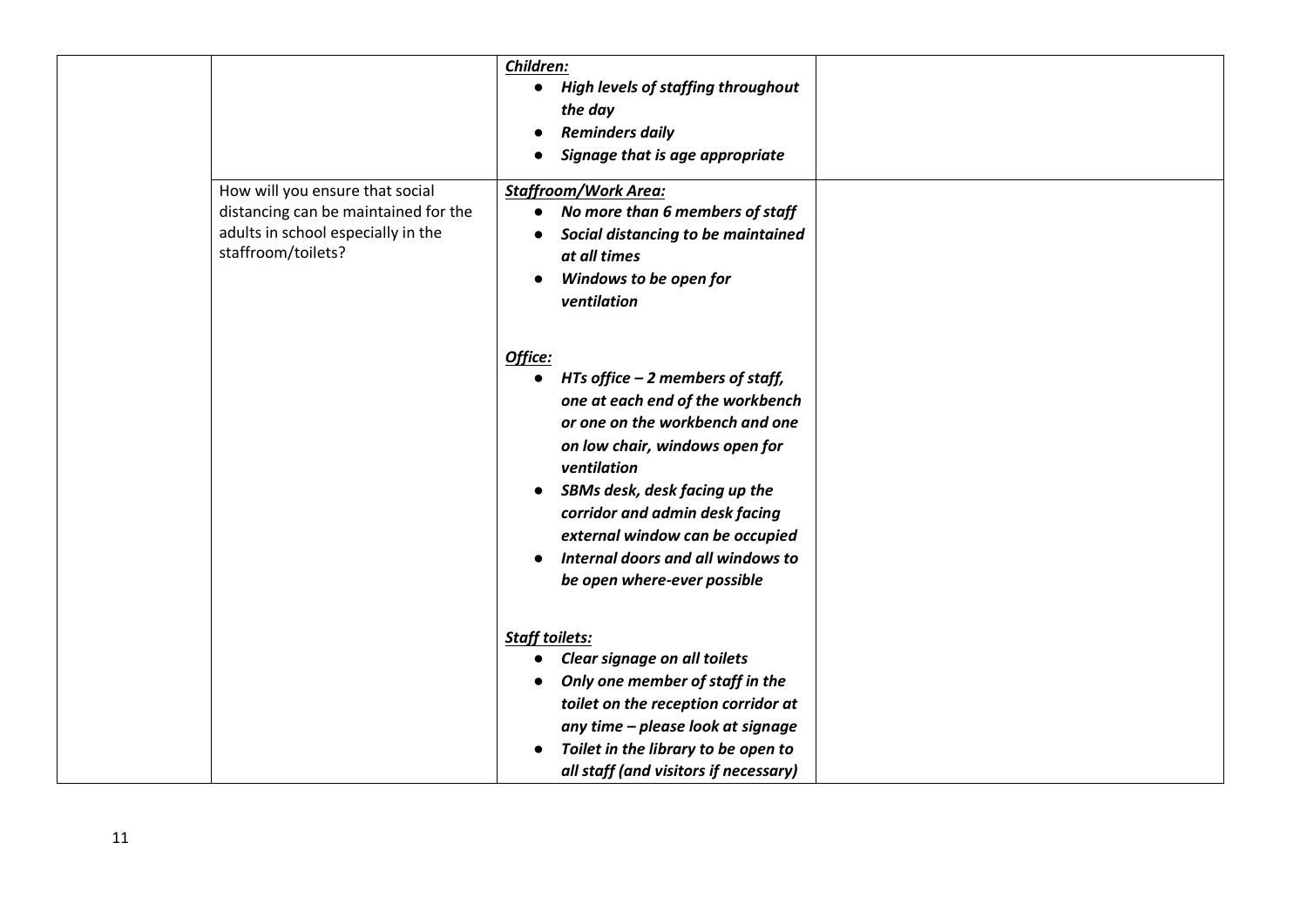|                |                                                                                                                                                                                                                                                                                                                                                                                                                                                                                                  | In the event of a symptomatic<br>child needing the toilet, use the<br>toilet in the library - male<br>members of staff to use accessible<br>toilet in this instance<br>All toilets to have sanitiser wipes<br>and sprays located<br>Staff to wipe or spray toilet and<br>wash basin after use and dispose<br>of wipe in lidded bin<br>All toilets to have soap and hand<br>gel replenished regularly<br>Paper towels/wipes etc. to be<br>$\bullet$<br>disposed of in lidded bin |
|----------------|--------------------------------------------------------------------------------------------------------------------------------------------------------------------------------------------------------------------------------------------------------------------------------------------------------------------------------------------------------------------------------------------------------------------------------------------------------------------------------------------------|---------------------------------------------------------------------------------------------------------------------------------------------------------------------------------------------------------------------------------------------------------------------------------------------------------------------------------------------------------------------------------------------------------------------------------------------------------------------------------|
| Re-orientation | How are you planning to engage with<br>whole staff team to assess their<br>emotional wellbeing/thoughts &<br>feelings around what has happened so<br>far and around the return to increased<br>contact with staff & pupils in school?<br>How will you provide clarity about the<br>role when supporting for the different<br>cohorts of children (key<br>worker/vulnerable groups and the<br>focussed year groups)?<br>How will you ensure that the building<br>and maintaining of relationships | <b>Systems of control/protective measures:</b><br>All staff to return to work<br>Consideration and planning of tasks, specific needs/requirements and placement around<br>school of staff<br>Visors available for staff for close work - SaLT etc.<br><b>Wellbeing:</b><br>Ongoing staff meetings with all teachers where possible (virtual at times)<br>Staff meeting with all staff after return in September<br><b>Informal conversations daily</b>                          |
|                | across school remains a priority, so<br>that staff are able to engage with their<br>children as people first, learners<br>second?<br>How will you ensure staff are clear<br>about safe working practice within the<br>new environment?                                                                                                                                                                                                                                                           | <b>Clarity about the roles:</b><br><b>At training INSET</b><br>Identify clearly which TAs will be supporting year groups/classes<br><b>Relationships</b><br>Staff to work within small year group bubbles<br>Focus on whole school theme/story linked to PSHE                                                                                                                                                                                                                   |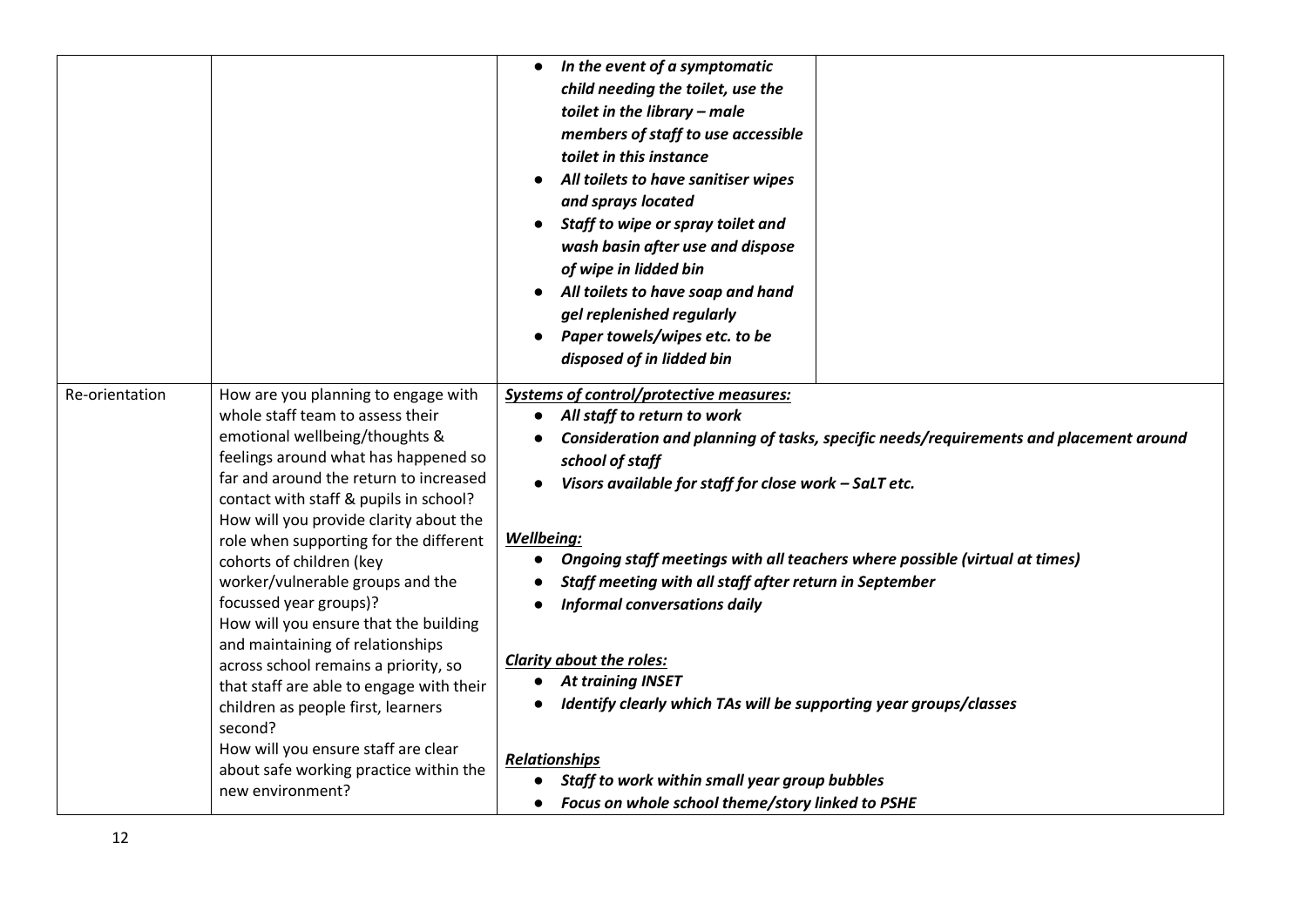|                             |                                                                                                                                                                                                                                                                                                                                                                                                                                               | Staff to feel clear about new practices<br><b>INSET training</b><br>$\bullet$<br>Consultation processes - prior to autumn and once term has started<br><b>Presentation of risk assessment</b><br>Regular individual meetings with leadership representative                                                                                                                                                                                                                                                                                                                                                                                                                                                          |
|-----------------------------|-----------------------------------------------------------------------------------------------------------------------------------------------------------------------------------------------------------------------------------------------------------------------------------------------------------------------------------------------------------------------------------------------------------------------------------------------|----------------------------------------------------------------------------------------------------------------------------------------------------------------------------------------------------------------------------------------------------------------------------------------------------------------------------------------------------------------------------------------------------------------------------------------------------------------------------------------------------------------------------------------------------------------------------------------------------------------------------------------------------------------------------------------------------------------------|
| Supervision of staff        | How will you ensure that staff<br>regularly have time to spend together<br>to de-brief and problem solve<br>together?<br>With regular focus on what do we<br>need from ourselves and each other<br>to be the best at this time?<br>How have you ensured there is safe<br>space within school for staff to access<br>as a refuge if needed?<br>How will you ensure planning time (for<br>relevant staff) is timetabled into a<br>working week? | <b>Staff Meeting</b><br>Virtual or in hall in order that we can be appropriately distanced from one another<br>Weekly formal 20 minute catch up to revisit Risk Assessment and procedures in school<br><b>Informal feedback from staff daily</b><br><b>SERI Room/Comfort Area</b><br>The SERI room will create a small space enabling member of staff to have time alone<br><b>PPA</b><br>All staff to have PPA time at allocated time<br>Staff to have PPA at home - staff must check out at the office before leaving the premises<br>All year groups have planned PPA support/cover within their bubbles<br>Leadership<br>2 members of leadership on site at all times<br>Revisit<br><b>Staff Sickness Policy</b> |
|                             |                                                                                                                                                                                                                                                                                                                                                                                                                                               | <b>Leave Of Absence Policy</b>                                                                                                                                                                                                                                                                                                                                                                                                                                                                                                                                                                                                                                                                                       |
| <b>Building</b><br>Cleaning | Cleaning rotas in school                                                                                                                                                                                                                                                                                                                                                                                                                      | Sectioned cleaning schedules and restricted access to areas of the building /site<br>Whilst a deep clean will only be necessary if required by Public Health Authorities, all touch<br>surfaces must be given priority for cleaning<br>All staff to assist with this $-$ wiping tables etc<br>$\bullet$                                                                                                                                                                                                                                                                                                                                                                                                              |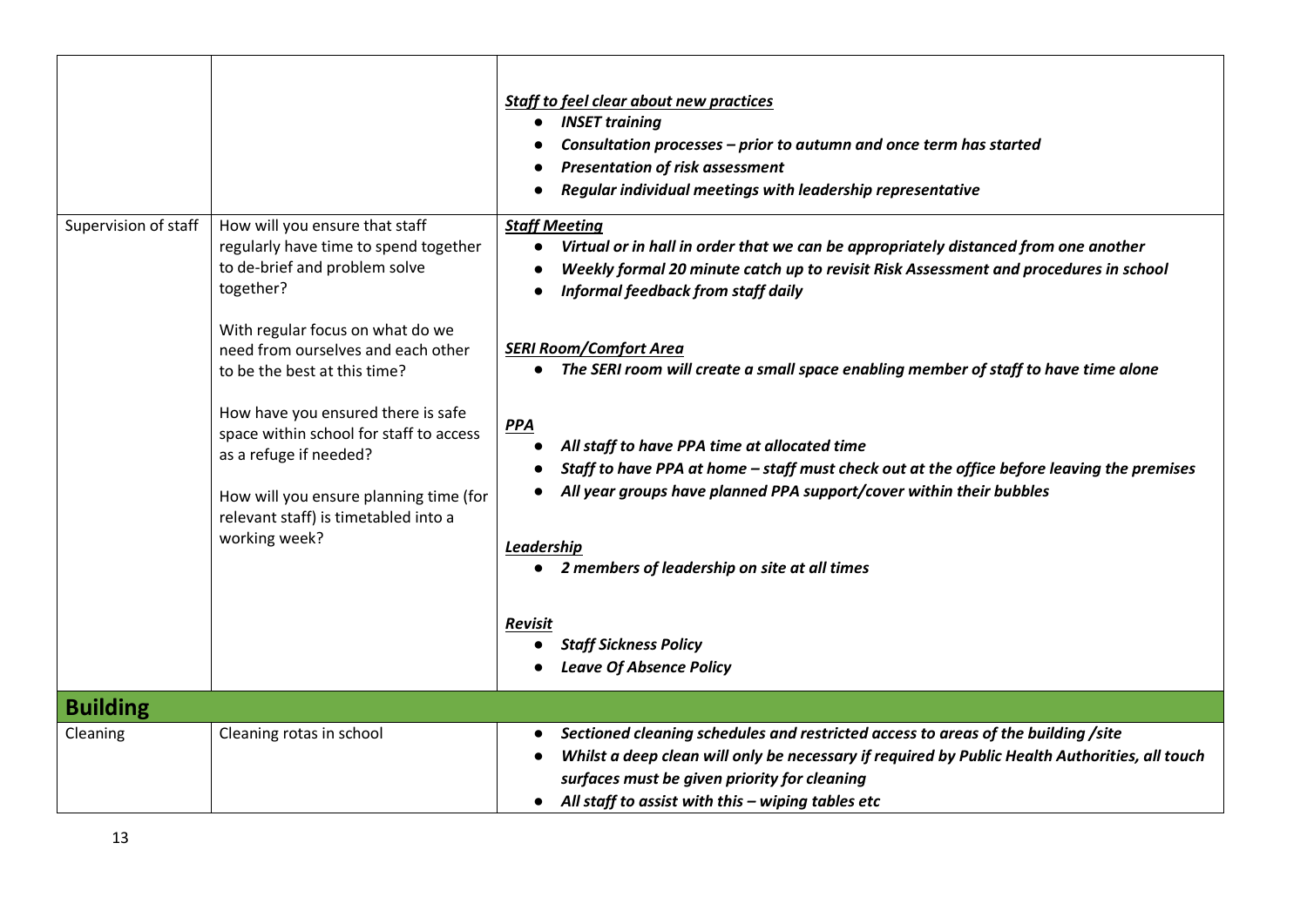| Statutory<br>compliance checks  | Ensure all checks are complete:<br>eg: legionella, fire safety, gas safety,<br>kitchen equipment, security systems,<br>ventilation, fire evacuation procedures                                            | $\bullet$<br><b>Record all checks</b><br><b>Managed by SBM</b>                                                                                                                                                                             | Touch points for cleaning are identified, staff wipe with sanitise before and after use<br>Open list in staff room in order that staff can add thoughts and findings                                                                                                                                                                                                                                                                                                                  |
|---------------------------------|-----------------------------------------------------------------------------------------------------------------------------------------------------------------------------------------------------------|--------------------------------------------------------------------------------------------------------------------------------------------------------------------------------------------------------------------------------------------|---------------------------------------------------------------------------------------------------------------------------------------------------------------------------------------------------------------------------------------------------------------------------------------------------------------------------------------------------------------------------------------------------------------------------------------------------------------------------------------|
|                                 |                                                                                                                                                                                                           | Dates for PPM in diary for:<br><b>Fire Alarm and Detection</b><br><b>Powered Doors / Gates</b><br><b>Legionella and Water Testing</b><br><b>Electrical Safety</b><br><b>Gas Safety</b><br><b>PAT Testing</b><br><b>Asbestos Management</b> |                                                                                                                                                                                                                                                                                                                                                                                                                                                                                       |
| Safe distances in<br>classrooms | To what extent does furniture need to<br>be moved and/or stored to achieve<br>classrooms that meet the<br>requirements in the guidance?<br>How will classroom be organised to<br>accommodate 30 children? | Scenario considered A<br>4/5 groups at<br>larger tables<br>within each class<br>- 'mini bubbles in<br>each classroom'<br><b>EYFS will be in</b><br>colour groups -<br>will not move<br>from area to area                                   | Guidance is for children to sit in rows facing forward<br>Children would become part of a smaller bubble within class $-$ sit in the same<br>clearly labelled place everyday<br>All children to be provided with plastic bags/pencil case containing resources<br>and equipment that they need regularly<br>Mini bubble to share a selection of books and key resources that can be<br>cleaned daily<br>Construction and jigsaws etc. to be shared on a table for a week then cleaned |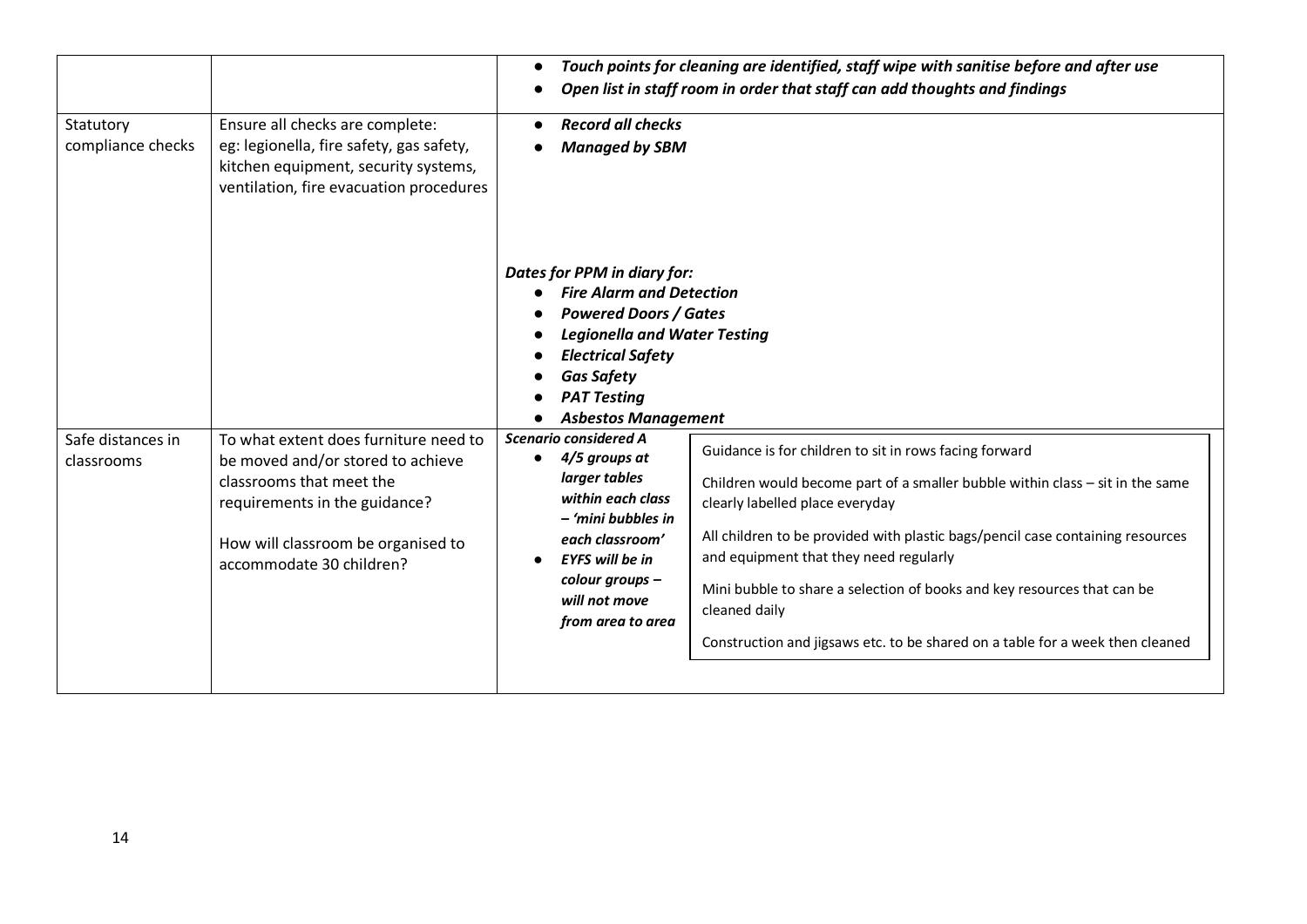| Safe distances                  | How will you use floor<br>$\bullet$<br>markings/signage to                  | Guidance is for children to sit in rows facing forward<br>Scenario selected B - KS1<br>13 tables per classroom<br>option<br>All tables forward<br>Children to sit side by side facing forward in their own place<br>facing<br>Classroom will be very congested with tables - most other furniture to be removed<br>Balance risk management with age and stage of development of children<br>Possible negative implications on learning - differentiation<br>Evacuation during fire alarm to be considered as moving through and round rows of<br>tables will take longer<br>All children to be provided with plastic bags/pencil box containing resources and<br>equipment that they need regularly<br>Scenario considered C -<br>option<br>Guidance is for children to sit in rows facing forward<br>In 'horseshoe'<br>$\bullet$<br>Tables to be set out in horse shoe facing whiteboard<br>Balance risk management with age and stage of development of children<br>Children to be well spaced out from one another.<br>Teacher can move around whole room.<br>All key signage will remain in place from summer term<br>Leadership team and caretaker to assess the need for further signage |
|---------------------------------|-----------------------------------------------------------------------------|------------------------------------------------------------------------------------------------------------------------------------------------------------------------------------------------------------------------------------------------------------------------------------------------------------------------------------------------------------------------------------------------------------------------------------------------------------------------------------------------------------------------------------------------------------------------------------------------------------------------------------------------------------------------------------------------------------------------------------------------------------------------------------------------------------------------------------------------------------------------------------------------------------------------------------------------------------------------------------------------------------------------------------------------------------------------------------------------------------------------------------------------------------------------------------------------|
|                                 | implement safe movement<br>and social distancing on the<br>way into school? | New rules posters to be created and to be displayed in every classroom and corridor<br>Social distancing spots to remain on floor to remind staff and pupils (2 metres apart)                                                                                                                                                                                                                                                                                                                                                                                                                                                                                                                                                                                                                                                                                                                                                                                                                                                                                                                                                                                                                  |
| Hand hygiene/<br><b>Tissues</b> | What use of hand sanitiser will<br>you make in school?                      | <b>Hand sanitiser</b><br>• Will be available in every classroom                                                                                                                                                                                                                                                                                                                                                                                                                                                                                                                                                                                                                                                                                                                                                                                                                                                                                                                                                                                                                                                                                                                                |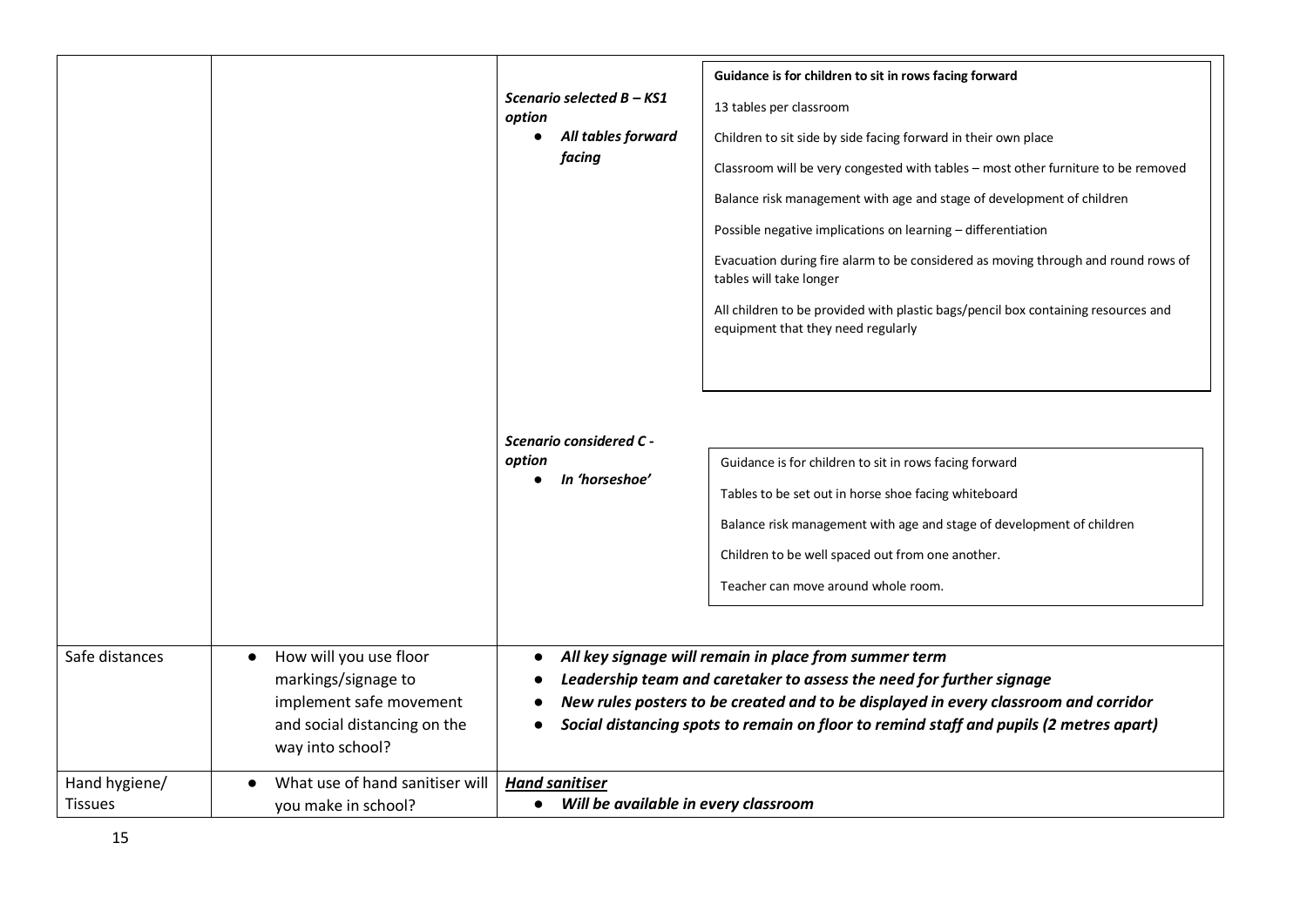|                 | Where will it be?<br>$\bullet$<br>Is soap and hot water<br>available in every toilet?<br>Are tissues available in all<br>$\bullet$<br>classrooms?<br>Where are lidded bins<br>available for the disposal of<br>waste? | At entry points<br>$\bullet$<br>On corridors<br>Will be used by all children on arrival at school (with exception of children with allergies<br>who may bring own sanitiser or go and wash hands)<br><b>Signage around school</b><br>New rules relating to hand cleanliness<br><b>Washing hands</b><br>Children will be taught to wash their hands thoroughly - watching video regularly<br>Reminded by all staff how to wash hands frequently<br>Soap, hot water available in toilet areas in the main school and Nursery<br>Soap, cold water available in KS1 classroom areas<br><b>EYFS Reception to use toilet areas</b><br>Signage around school<br>New rules relating to hand cleanliness<br><b>Hygiene</b><br>Tissues to be available in all classrooms and all areas of school<br>$\bullet$<br>Lidded bins to be in every classroom and areas of school<br>All other bins to be removed from all areas<br>Any used tissue to be put into a double bagged bin<br>Signage around school<br>New rules to reflect the importance of this<br><b>PPE in all classrooms</b> |
|-----------------|-----------------------------------------------------------------------------------------------------------------------------------------------------------------------------------------------------------------------|------------------------------------------------------------------------------------------------------------------------------------------------------------------------------------------------------------------------------------------------------------------------------------------------------------------------------------------------------------------------------------------------------------------------------------------------------------------------------------------------------------------------------------------------------------------------------------------------------------------------------------------------------------------------------------------------------------------------------------------------------------------------------------------------------------------------------------------------------------------------------------------------------------------------------------------------------------------------------------------------------------------------------------------------------------------------------|
| Lunch           | How will you ensure that your<br>$\bullet$<br>catering company manages<br>hygiene standards and the<br>requirements of social<br>distancing                                                                           | <b>SBM to liaise with catering company</b><br>$\bullet$<br>Catering company to prepare hot meals and packed lunches on site - aim to provide 3 hot<br>packed lunches each week for year1 and year 2 pupils<br>Review provision at half term.<br>Adhere to basic food hygiene as previously                                                                                                                                                                                                                                                                                                                                                                                                                                                                                                                                                                                                                                                                                                                                                                                   |
| <b>Children</b> |                                                                                                                                                                                                                       |                                                                                                                                                                                                                                                                                                                                                                                                                                                                                                                                                                                                                                                                                                                                                                                                                                                                                                                                                                                                                                                                              |
|                 |                                                                                                                                                                                                                       |                                                                                                                                                                                                                                                                                                                                                                                                                                                                                                                                                                                                                                                                                                                                                                                                                                                                                                                                                                                                                                                                              |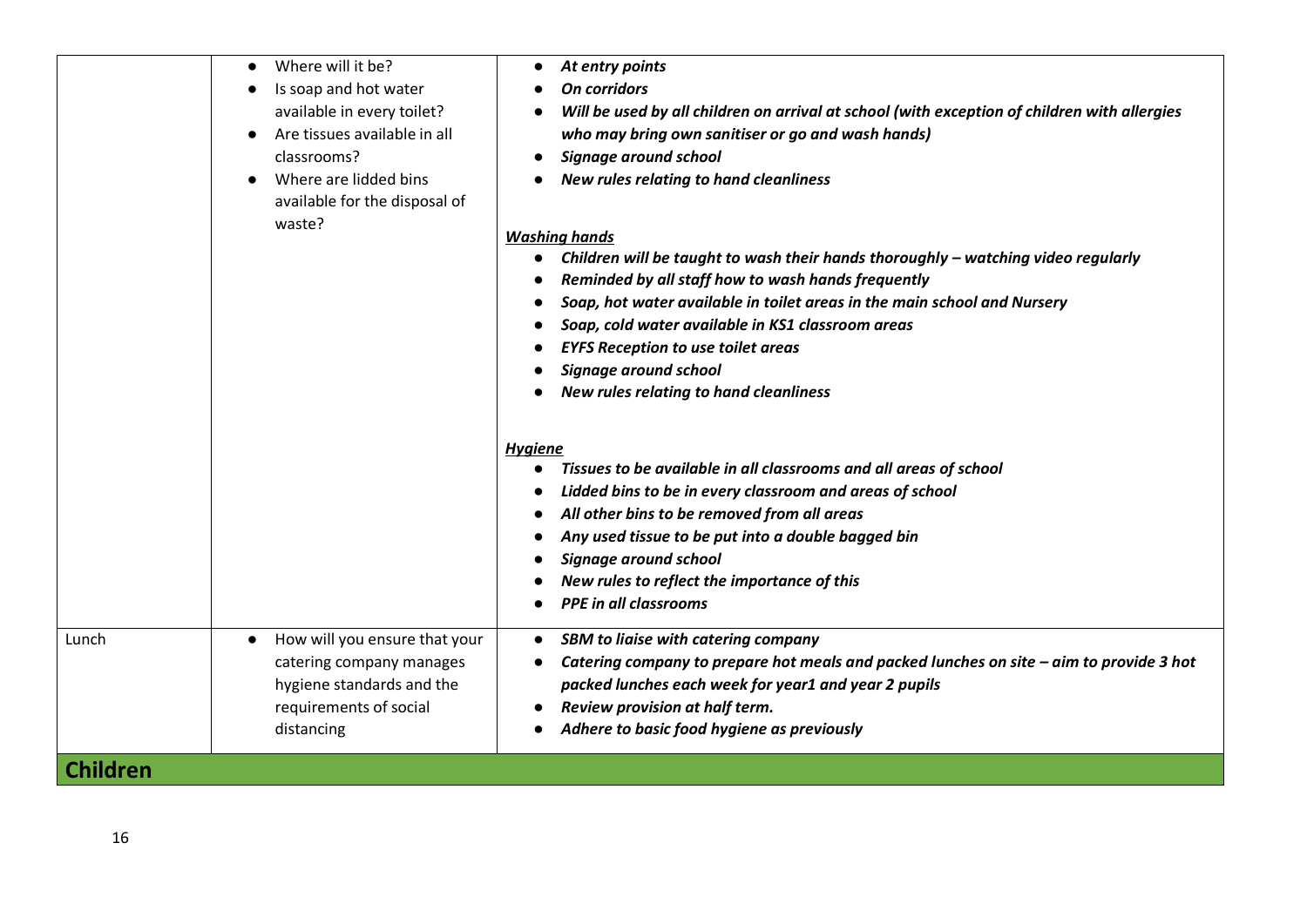| Entering and<br>leaving school | How will you manage the flow<br>of children coming onto the<br>school site?<br>How will you manage the<br>$\bullet$<br>parents/carers to ensure that<br>they socially distance?<br>Are you considering staggered<br>$\bullet$<br>start and finish times | Staggered start times and use of all entrance/exit points around school building.<br>$\bullet$<br>Multiple messages to parents on all platforms.<br>Signs in and around school.<br>Playground markings at back Reception door to avoid crowding near door.<br>Marked entrances, reception to have additional duties on sign in of contractors and visitors<br>to provide health check questionnaire/tests.<br>Marking social distancing throughout walk ways for adults/children.<br>Should a child arrive at school late, parents must come to the office entrance to be signed in<br>$\bullet$<br>by a member of staff.<br>Should a child need to leave early (for a medical appointment for example), parent must<br>report to the office and wait outside until a member of staff brings the child<br>Parents wishing to purchase uniform must buzz gate, access playground and wait for office<br>$\bullet$<br>staff to come out |
|--------------------------------|---------------------------------------------------------------------------------------------------------------------------------------------------------------------------------------------------------------------------------------------------------|---------------------------------------------------------------------------------------------------------------------------------------------------------------------------------------------------------------------------------------------------------------------------------------------------------------------------------------------------------------------------------------------------------------------------------------------------------------------------------------------------------------------------------------------------------------------------------------------------------------------------------------------------------------------------------------------------------------------------------------------------------------------------------------------------------------------------------------------------------------------------------------------------------------------------------------|
| Moving around<br>school        | Consider how staff/children<br>should move around school<br>including possible one-way<br>systems<br>Consider how to move people<br>$\bullet$<br>around the building avoiding<br>communal areas/points of<br>typical congregation                       | <b>Marked floor to remain at 2 metres</b><br>Assemblies and lunches to take place in the classrooms.<br>Minimise use of toilets to 2 per class at one time.<br>Children to taught to look, wait, enter.                                                                                                                                                                                                                                                                                                                                                                                                                                                                                                                                                                                                                                                                                                                               |
| <b>Break times</b>             | How will you organise break<br>$\bullet$<br>times to ensure that the<br>groups remain distinct and<br>separate from each other                                                                                                                          | Staggered break and lunchtimes (see above).<br>All bubbles/classes to have designated areas around outside of building.<br>All classes to have own equipment in line with GOV.UK recommendations.                                                                                                                                                                                                                                                                                                                                                                                                                                                                                                                                                                                                                                                                                                                                     |
| Lunchtime                      | How many children can you<br>$\bullet$<br>safely accommodate within<br>the dining room?<br>How will you stagger<br>lunchtimes?                                                                                                                          | Dining room to be used by reception only.<br>$\bullet$<br>Lunch to be served to the children in KS1 classes - aim to have 'hand held hot food'.<br><b>Hot meals for Reception only initially</b><br>Review provision at half term.                                                                                                                                                                                                                                                                                                                                                                                                                                                                                                                                                                                                                                                                                                    |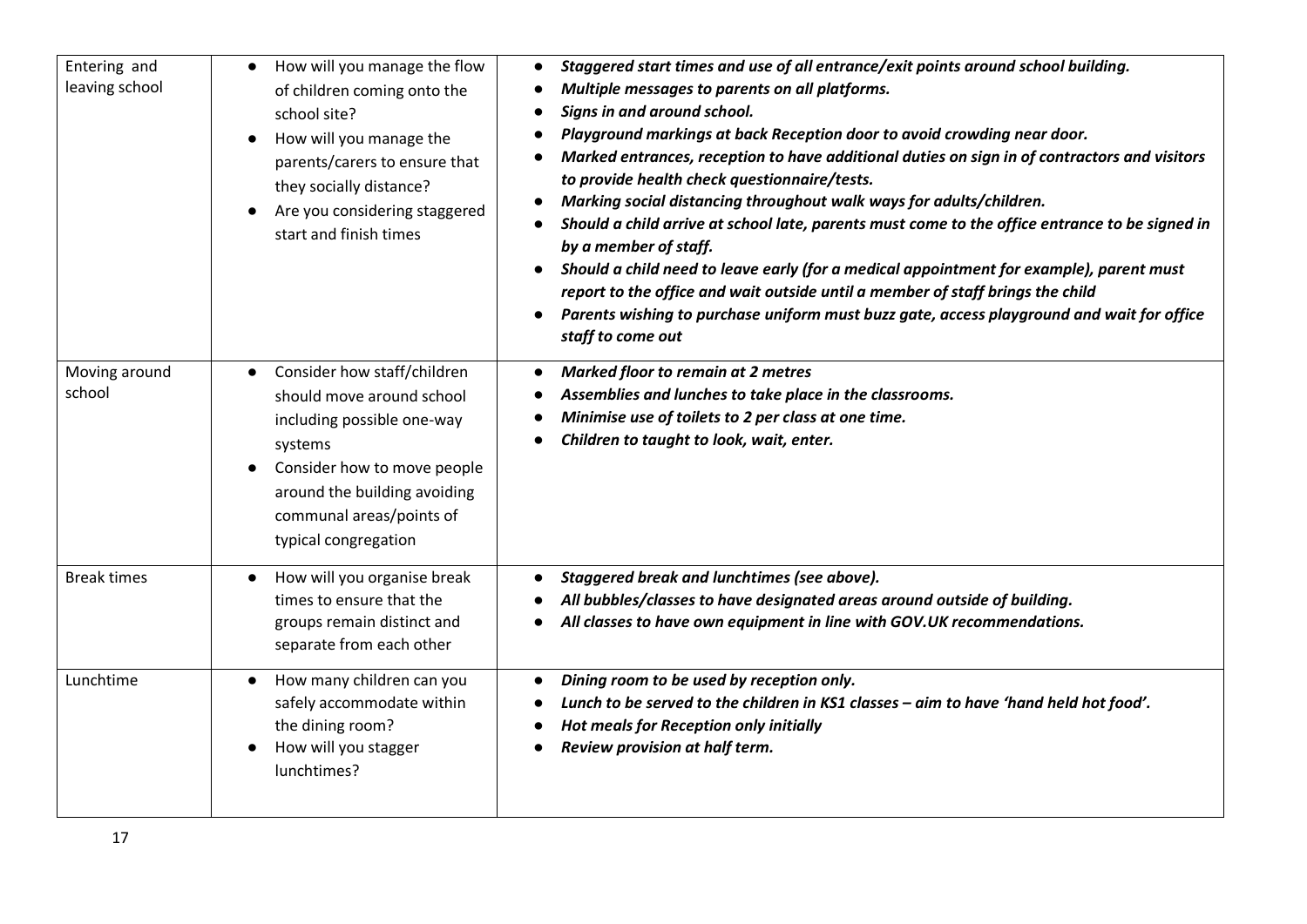|                                        | Can a hot meal be provided to<br>all attendees?<br>If not, what alternatives could<br>$\bullet$<br>be provided                                  |                                                                                                                                                                                                                                                                                                                                                                                                                                                                                                                                                                                                                                                                                                                                                                     |
|----------------------------------------|-------------------------------------------------------------------------------------------------------------------------------------------------|---------------------------------------------------------------------------------------------------------------------------------------------------------------------------------------------------------------------------------------------------------------------------------------------------------------------------------------------------------------------------------------------------------------------------------------------------------------------------------------------------------------------------------------------------------------------------------------------------------------------------------------------------------------------------------------------------------------------------------------------------------------------|
| Assemblies                             | How many children can be<br>$\bullet$<br>safely accommodated within<br>the usual assembly space?<br>How can these be staggered                  | Assembly will take place in classes.<br>$\bullet$<br>Materials will be video linked - based around wellbeing, school values etc.<br>$\bullet$<br>Monday - PSED, Tuesday school values, Wednesday music, Thursday 'What in the world',<br>Friday celebration based upon values.<br>Aim to introduce one live streamed assembly per week.<br>Review after half term.                                                                                                                                                                                                                                                                                                                                                                                                  |
| Symptomatic pupils                     | All staff must be aware of<br>$\bullet$<br>what to do and where to send<br>the child if they develop<br>symptoms                                | Should a child or member of staff become symptomatic:<br>Quarantine child in COVID19 Room, PPE for staff when managing child - previously called<br>the meeting room<br>Assessment and historical checks of movement around building<br>Poster on door of Meeting Room - red/green spots to show all staff whether the room has<br>$\bullet$<br>been used for quarantine<br>This will ensure that there is a large space, light and airy $-$ windows to open<br>$\bullet$<br>PPE equipment available in first aid including gloves, aprons, masks and visors<br>Any used PPE equipment to be double bagged after use and put into lidded bin<br>Should suspected COVID19 be isolated in meeting room - staff to remain in corridor and<br>observe through port hole |
| <b>Risk Assessments</b><br>of children | Consider the extent to which<br>RAs may need to be reviewed,<br>or indeed completed for<br>additional children prior to the<br>return to school | Individual Risk Assessments for children with SEND or Behaviour Plans have been completed<br>$\bullet$<br>and these will be acted upon during the phased re-opening of school<br>SENDco to support class teachers in completing individual assessments of specific need as<br>required                                                                                                                                                                                                                                                                                                                                                                                                                                                                              |
| <b>Behaviour Policy</b>                | Consider whether the policy<br>$\bullet$<br>needs to be reviewed in the<br>light of the behaviours<br>required to maintain<br>communal safety   | Children will be taught new rules via presentation and classroom tasks focussing on school<br>$\bullet$<br>values<br>Children will be taught about the signs around school<br>Transition notes have been sent from staff to staff to ensure that they 'know the children'<br><b>Marking on floor will remain</b>                                                                                                                                                                                                                                                                                                                                                                                                                                                    |